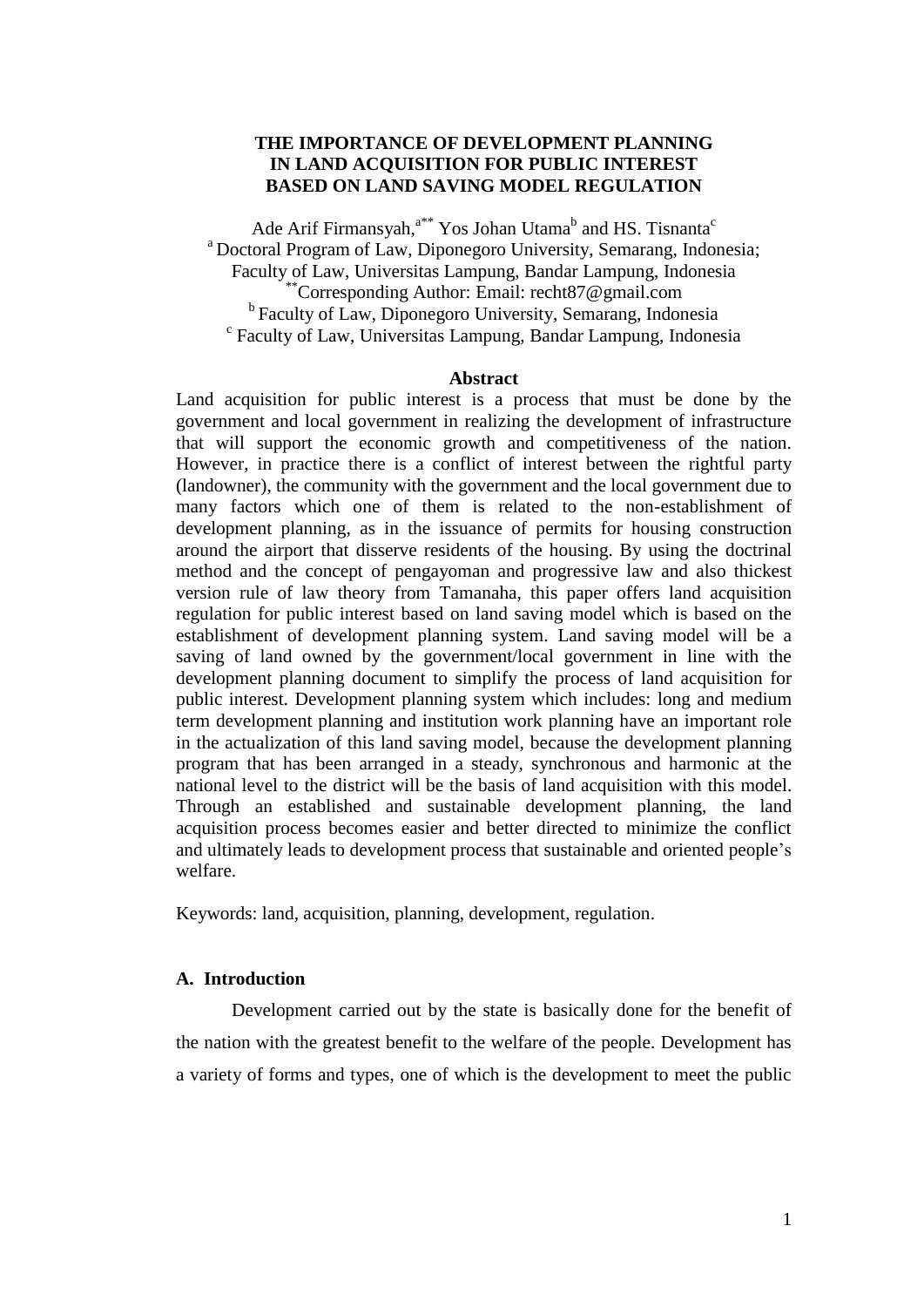good or for public interests (public purpose).  $\frac{1}{1}$  The development of this model is basically done to accelerate the process of economic development.

The acceleration of economic development is an important issue that is a priority policy of the governments of countries in the world. With good economic development, a country will be able to demonstrate the existence and improve position bargaining against another country. Vice versa, the unstable economic development and slow would reduce the bargaining position of a country in the world. The dynamics of the world economy in recent years shows the progress of its own for the region. The emergence of China and India as new countries have good economic growth, so that the starting position is calculated as an influential country in the world. China and India have managed to build the acceleration of the economy with appropriate policies related to utilization of comparative resource (natural resources) and competitive resources (human resources). Indonesia as a sovereign country should also be able to overtake China and India in the context of building a significant economic acceleration.<sup>2</sup>

The advantage of Indonesia's resources to accelerate the process of economic development requires adequate infrastructure as its ingredients, in this context development is done by building a specific infrastructure aimed for the public interest. Infrastructure development for the public interest requires land as a place to be used for development, so it will be related to the mechanism of land acquisition for the public interest. <sup>3</sup>

Public land acquisition will be related to the development of the economic sector in a broad sense which of course the private sector also contributes to the expansion of its business. The private parties have an interest in the land acquisition because in reality they are in desperate need of infrastructure development such as roads, ports, airports and so forth both in terms of

<sup>&</sup>lt;sup>1</sup> Tim Penyusun, Naskah Akademik Undang-Undang Nomor 2 Tahun 2012 tentang *Pengadaan Tanah Bagi Pembangunan Untuk Kepentingan Umum* (Academic Manuscripts Act No. 2 of 2012 on Land acquisition for Development for Public Interest), DPR-RI, Jakarta, 2010, P 1.

<sup>&</sup>lt;sup>2</sup> Ade Arif Firmansyah et all, Land Acquisition In Accelerating And Expansion Of Indonesia's Economic Development Program: A Review Of Law, Moral And Politic Relations, South East Asia Journal of Contemporary Business, Economics and Law, Vol. 7, Issue 4 August 2015, ISSN 2289-1560, P.18.

<sup>&</sup>lt;sup>3</sup> Ade Arif Firmansyah, Legal Protection Pattern of Indonesia's Land Acquisition Regulation: Towards The Thickest Version Rule Of Law, International Journal of Business, Economics and Law, Volume V Issue 4 December 2014, ISSN 2289-1552, P. 142.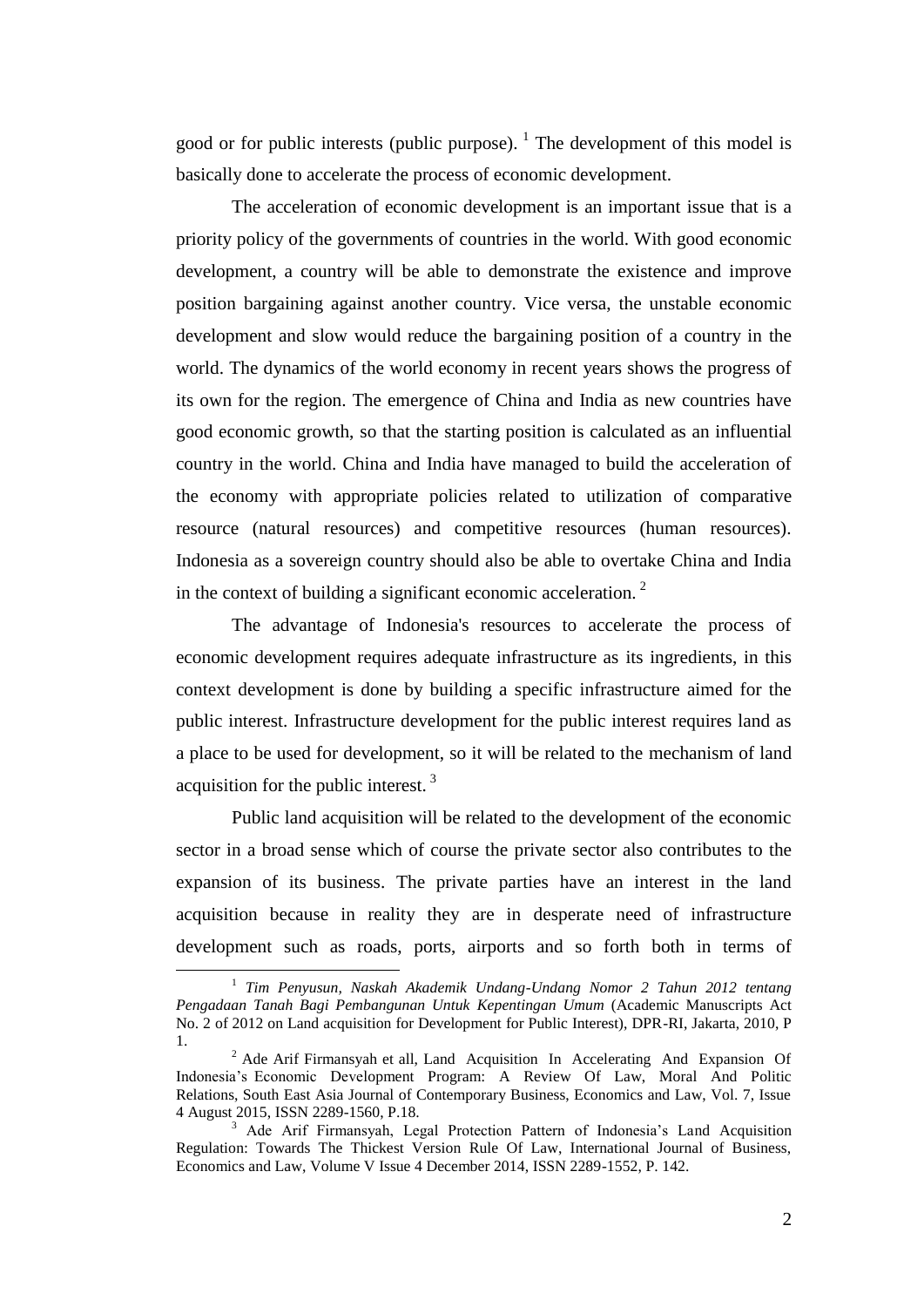investment and utilization. In addition to the interests of the government and the private sector, the wider community's interest in infrastructure development to facilitate life is also in the land acquisition process. However, other interests that should not be forgotten are the interests of those whose land is used (direct affected) and those affected (indirect affected) in infrastructure development for the public interest.

Although public land acquisition is currently designed to support economic growth and the nation's competitiveness. However, in the implementation there is a conflict of interest and conflict between the direct affected people, the community and the government and the local government, even give the negative impact to indirect affected due to many factors, one of which is related to the non-establishment of development planning documents. For example, airport expansion is linked to development planning aspects and residential development permit around it. Based on several studies conducted, the noise level of airport activity has caused various problems, ranging from decreased hearing levels to rising blood pressure of residents in the area around the airport. Some of the research that has been done and proved the problem are:  $4\overline{ }$ 

- 1. Research in Neglasari and Selapang Jaya urban areas Tangerang, Banten, around Soekarno Hatta Airport. The number of respondents 150 people, from the results of the study known only 12 people (8%) respondents who did not experience communication disorders, the rest as many as 138 people (92%) have communication problems.<sup>5</sup>
- 2. Research conducted around Ahmad Yani Airport Semarang with the number of respondents 50 people. The result of the research shows the residential area around the Airport like Cakrawala II housing (56,58 dBA), Puspogiwang (56,77 dBA), Graha Padma I (65,87 dBA) and Graha Padma II (64,36 dBA) The quality standard threshold (55 dBA / Minister of Envoronmental Decision

<sup>4</sup> Ade Arif Firmansyah et all, Law Design Of Institutions Coordination As An Efforts To Harmonize Policy Housing Development Around The Airport In Indonesia, South East Asia Journal of Contemporary Business, Economics and Law, Vol. 11, Issue 4 December 2016, ISSN 2289-1560, P.52-53.

<sup>5</sup> Arif Maskur, *Persepsi Masyarakat Mengenai Gangguan Non Auditory Terhadap Tingkat Kebisingan Di Kawasan Pemukiman Sekitar Bandara Internasional Soekarno-Hatta Pada Tahun 2012*, (Public Perception Regarding Non Auditory Disorder to Noise Level in Settlement Area Around Soekarno-Hatta International Airport In 2012) Thesis, Faculty of Public Health, University of Indonesia, 2012. P. 94.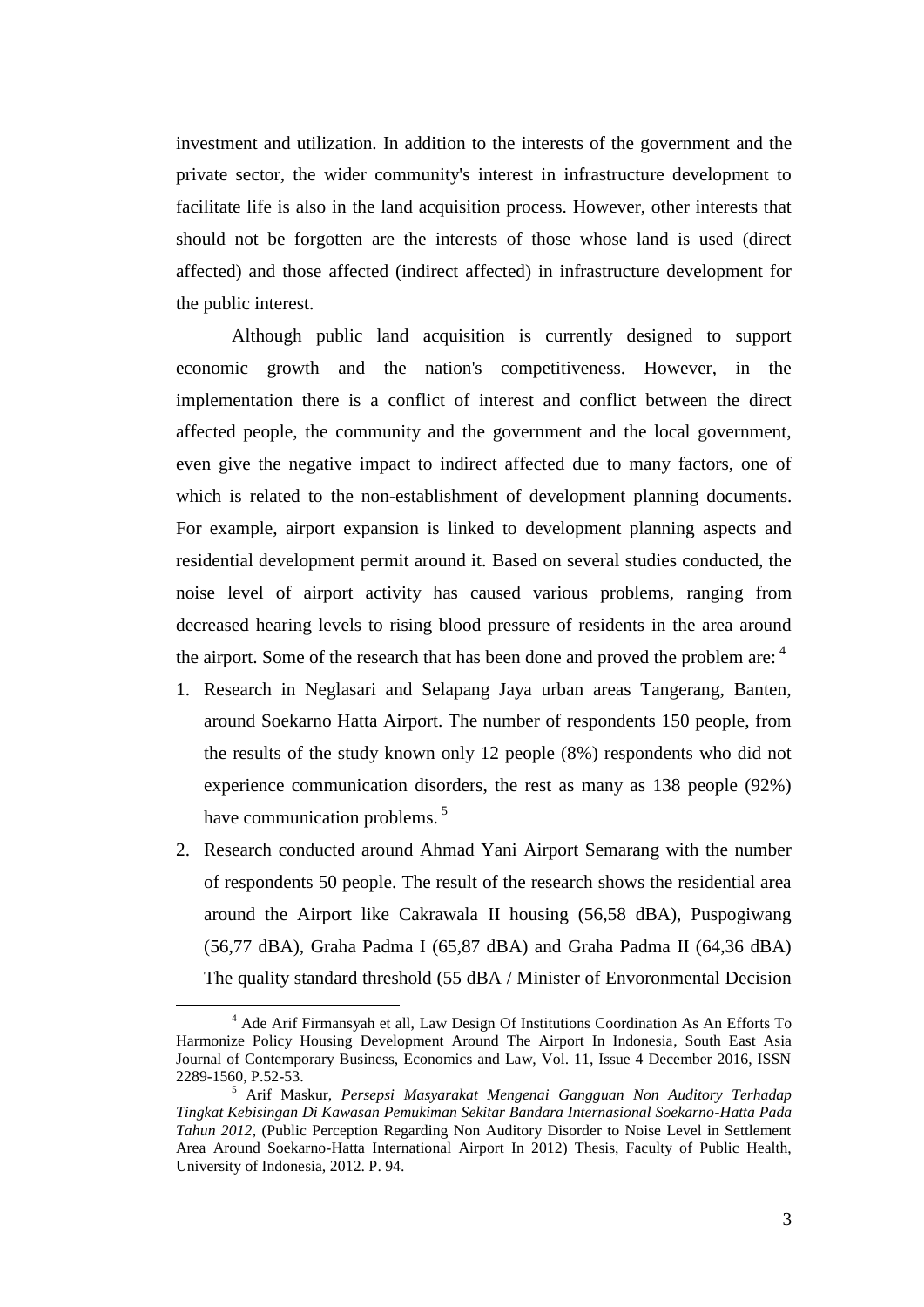No. 48 of 1996 on Noise Level Standards). Respondents The population around the airport influence the noise on the health of the body is generally hard to sleep the percentage (60%), followed by not able to sleep the percentage (18%), less hearing the percentage only (14%) do not use any tool percentage (100%), causing disturbed comfort. <sup>6</sup>

3. Research in the area around Ahmad Yani Airport Semarang, which is located in Cakrawala Housing  $(\pm 1000 \text{m})$  and Semarang Indah Housing  $(\pm 5000 \text{m})$ . Total of respondents as a sample of 60 taken randomly. The noise measurements show that the Cakrawala housing has noise exposure above the noise level (NAB) level of 69 dBA (NAB 55dBA), while the Semarang Indah Housing has exposure noise below the NAB of 51 dBA. These results indicate that exposure to noise affects blood pressure ( $p = 0.00$ ). The increase of respondent's blood pressure at Cakrawala Housing has higher percentage that is 83,3% for cystole blood pressure increase and 59,9% for diastole blood pressure increase compared with Semarang Indah Housing with percentage 69,9% for systole blood pressure increase and 49, 9% for increased diastolic blood pressure. Exposure to chronic noise due to flight activity has a significant effect on blood pressure.<sup>7</sup>

The reality of the problems that arise above is due to the absence of harmonization between the development planning aspect and the unstable model of land acquisition regulation for public interest which is currently in effect. This paper will further describe the importance of development planning document in the land saving model regulation offered as a solution in realizing the land acquisition for the public interest that is more friendly and minimize the conflict that synchronized with development planning document.

<sup>6</sup> Mochamad Chaeran, *Kajian Kebisingan Akibat Aktifitas Di Bandara: Studi Kasus Bandara Ahmad Yani Semarang* (Assessment of Noise Due to Airport Activities: Case Study of Ahmad Yani Airport Semarang), Thesis, Magister of Environmental Science Diponegoro University, 2008, P. 69.

<sup>7</sup> Hani Afita, Poerwito dan Muhtarom, *Pengaruh Paparan Bising Menahun dari Aktivitas Penerbangan terhadap Tekanan Darah Studi Kasus: Kawasan Sekitar Bandar Udara Internasional Ahmad Yani Semarang* (The Influence of Noise Exposure from Flight Activities to Blood Pressure Case Study: Area Around Ahmad Yani International Airport Semarang), Journal of Medika Science, Vol. 5, No. 2, July-December 2013. P. 94.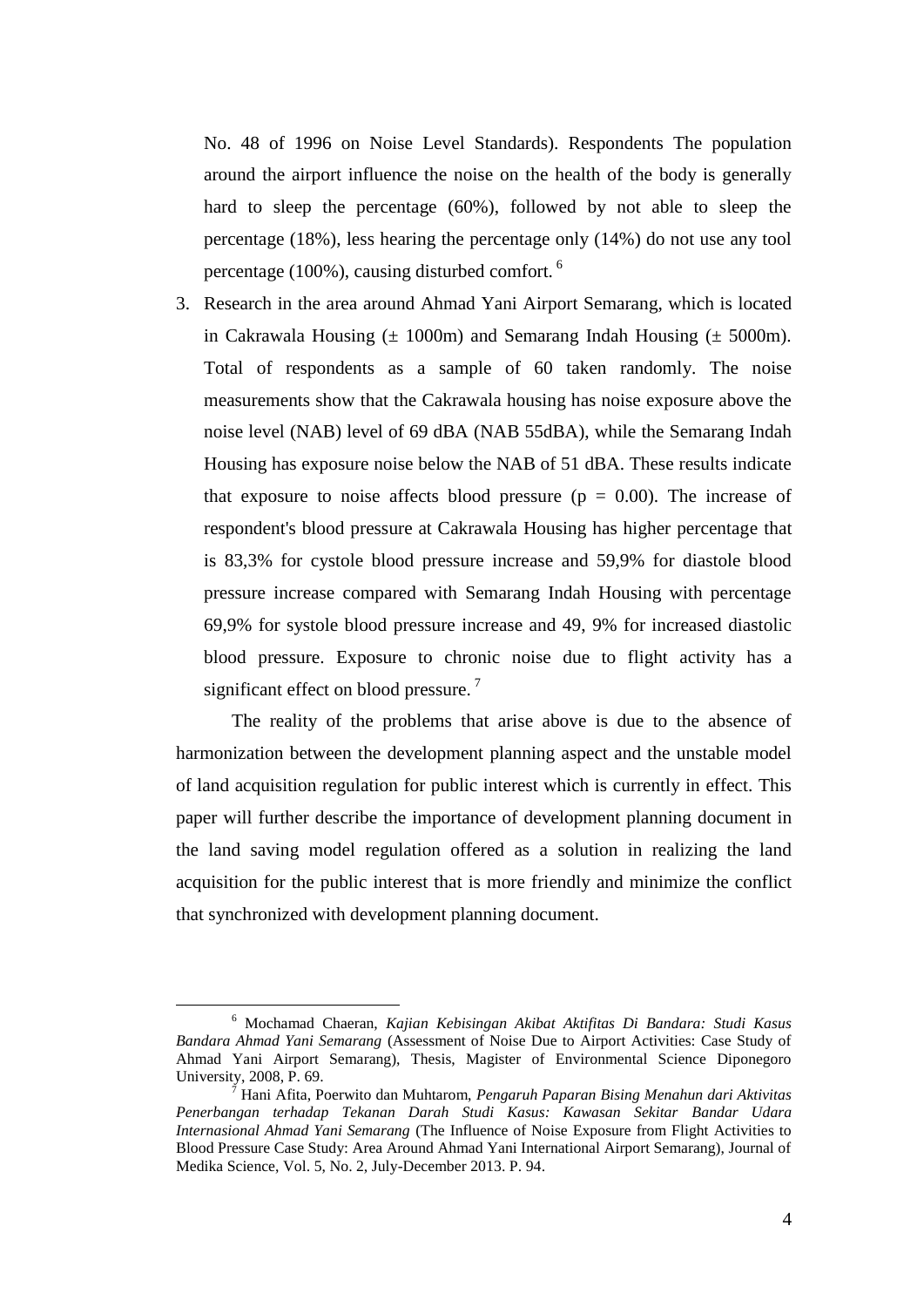#### **B. Research Method**

This research is done by corridor of doctrinal research which only use secondary data. The legal research model is a comprehensive and analytical study of primary legal materials and secondary legal materials. The problem approach uses a statutory approach and a conceptual approach. <sup>8</sup> The data were analyzed qualitatively by describing the data generated from the research into the form of explanation systematically so as to obtain a clear picture of the problem under study, the results of data analysis then concluded deductively.

### **C. Result and Discussion**

 $\overline{a}$ 

The provision of the right to control of the state based on Article 33 paragraph (3) 1945 Indonesian Constitution underlies the philosophical side of the land acquisition for the public interest, <sup>9</sup> as its juridical side refers to Article 18 of the UUPA whose contents "For the public interest, including the interests of the nation and the State and the common interest of the people, land rights may be revoked, Compensate appropriately and in a manner regulated by law. "

Basically Land acquisition for public use can be done in three ways; First, land acquisition for public interests can be done by applying for the revocation of land title to the president. The provisions on the revocation of land rights are regulated in Law Number 20 of 1961 concerning the Revocation of Land and Property Rights Above, Government Regulation Number 39 of 1973 concerning the Stipulation of Indemnification by the Court of Appeal in relation to the Revocation of Land and Property Rights Objects Above, and Presidential Instruction No. 9 of 1973 on Guidelines for the Implementation of the Revocation of Land and Property Rights Above. Second, land acquisition for public interest can also be done by releasing land rights. The disposal of land rights is regulated in Law Number 2 Year 2012 on Land acquisition for Development for Public Interest whose implementation still refers to Presidential Regulation Number 36

<sup>8</sup> Peter Mahmud, *Penelitian Hukum* (Legal Research), Kencana Prenada, Jakarta, 2005, P xx.

<sup>&</sup>lt;sup>9</sup> Since the Dutch colonial era in Indonesia, has been known the existence of public land procurement efforts that can be done by the Dutch colonial government. When it was known there was a procedure of revocation of rights and procedures for the separation of land rights separately. Moh. Mahfud MD, *Membangun Politik Hukum, Menegakkan Konstitusi* (Building Political Law, Upholding the Constitution), RajaGrafindo Persada, Jakarta, 2010, P. 252.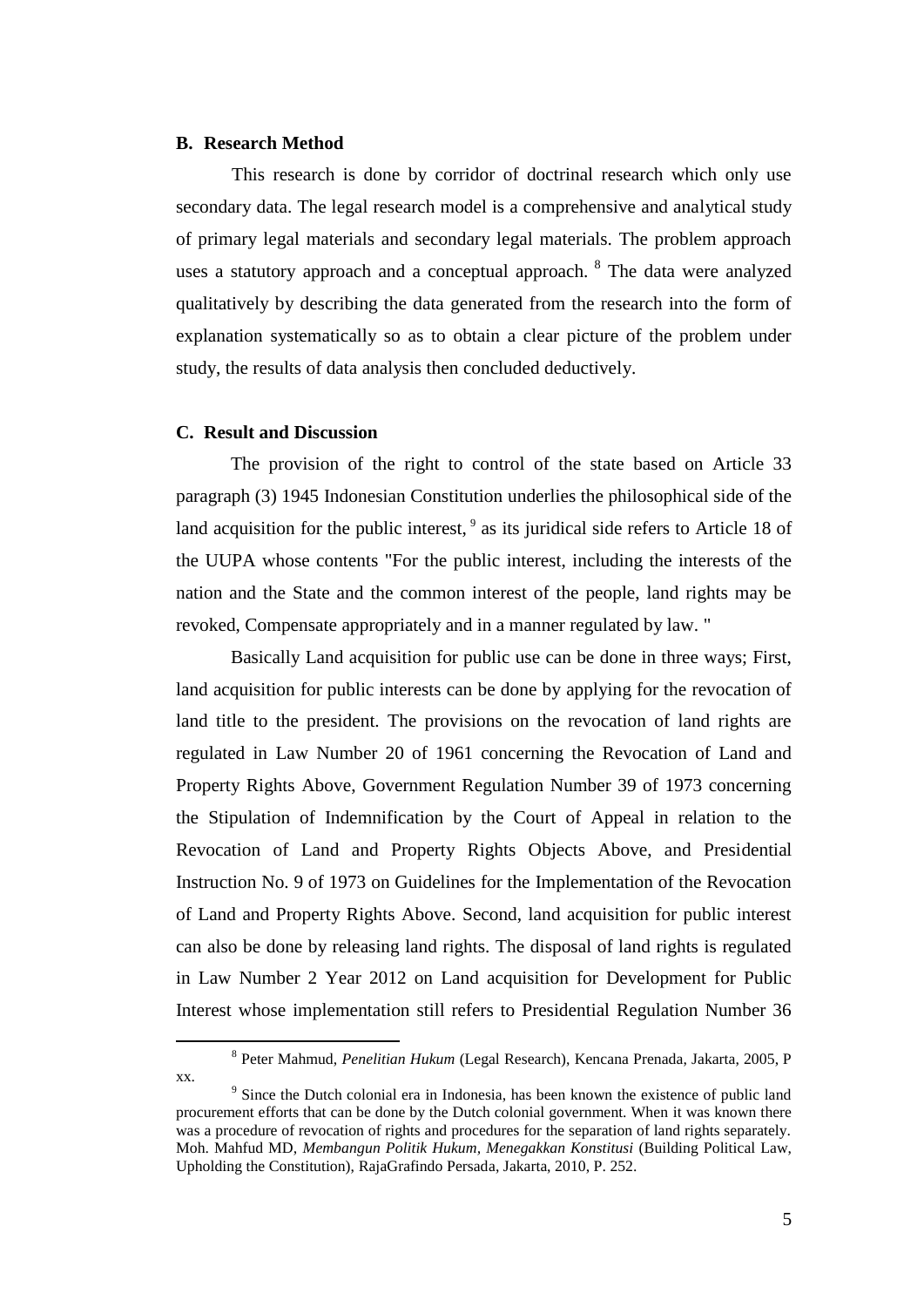Year 2005 on Land acquisition for Development Implementation for Public Interest and Presidential Regulation 65 Year 2006 regarding the Amendment Presidential Regulation No. 36/2005 on Land acquisition for the Implementation of Development for Public Interest, and Regulation of Head of National Land Agency 3 Year 2007 concerning Implementation of Presidential Regulation Number 36 Year 2005 concerning Land acquisition for Development Implementation for Public Interest as has been amended by Presidential Decree Number 65 Year 2006 concerning Amendment to Presidential Regulation No. 36/2005 concerning Land acquisition for the Implementation of Development for Public Interest. Third, the land acquisition for public interests can also be done by means of sale and purchase, exchange or other means agreed by both parties, provided that the required land area is not more than five hectare.  $10$  How to release land rights as regulated in Law no. 2 of 2012 tends to be more respectful of community's right to land than to the revocation of land rights. <sup>11</sup> However, public land acquisition is still a process in which there are mutually exclusive interests.

The intersection is evidenced by the large number of land cases. During the New Order period until 2001, there were 1,753 cases. Then in 2007 increased to as many as  $2810$  cases. <sup>12</sup> Data from BPN up to September 2013, the number of land cases reached 4,223 cases (land cases in general). The number of completed cases reached 2,014 cases spread across 33 provinces throughout Indonesia. This condition arises because the substantive regulation of land acquisition for the public interest is partial and the need of land acquisition is incidental so it is prone to conflict, so the character of the regulation needs to be improved to realize the legal condition which is really inherent to the needs of society.

<sup>10</sup> Ade Arif Firmansyah, *Pembaharuan Substansi Hukum Pengadaan Tanah yang Berkeadilan* (Renewal of Land acquisition Substance that Bring Justice)*,* Kanun Jurnal Ilmu Hukum, No. 63, Th. XVI, August, 2014, P 330-331.

<sup>&</sup>lt;sup>11</sup> Op, Cit, Ade Arif Firmansyah, Legal Protection Pattern........ P. 148.

<sup>12</sup> Yanto Sufriadi, *Penyebab Sengketa Pengadaan Tanah untuk Kepentingan Umum Studi Kasus Sengketa Pengadaan Tanah untuk Kepentingan Umum di Bengkulu* (Cause of Land Acquisition Dispute for Public Interest Case Study of Land acquisition Dispute for Public Interest in Bengkulu), Jurnal Hukum No. 1 Vol. 18 Januari 2011, P 44.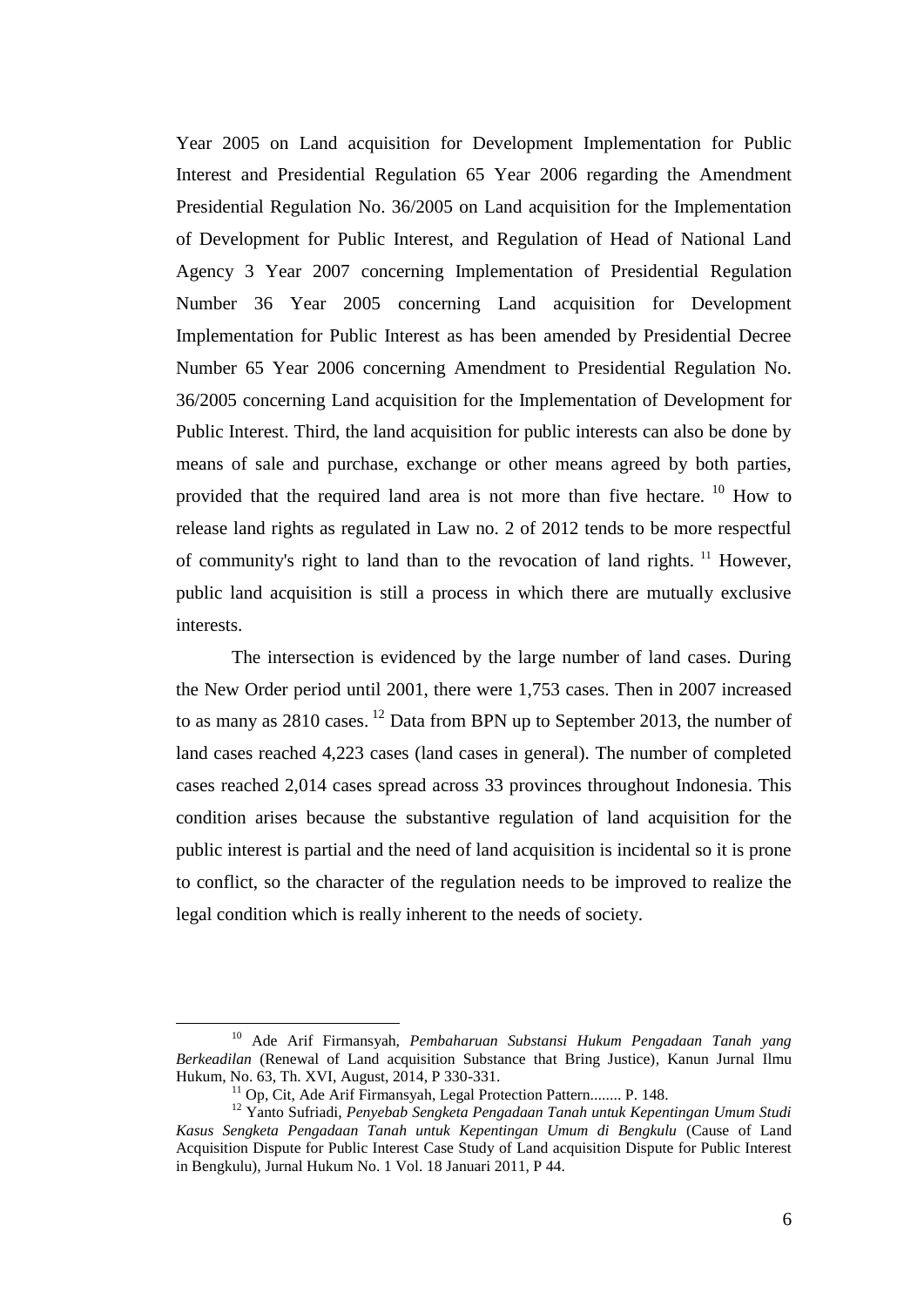Nonet and Selznick<sup>13</sup> distinguish three basic modalities or "statements" concerning law and society: (1) law as servant of repressive power; (2) law as a separate institution capable of taming repression and protecting its integrity, and (3) law as facilitator of various responses to social needs and aspirations. The position of land acquisition regulation for public interest is currently at an autonomous level (as a separate institution capable of defusing repression and protecting its integrity) so that its legal substance needs to be upgraded in a more substantive sense of direction or rule of law. One such effort is by using land saving model regulation that is close to the nuance of the rule of law or substantive rule of law.

In relation to the rule of law, Hawke & Parpworth quotes Albert Von Dicey as expressing the content of the rule of law ie equality before the law, which essentially the actions of the government must be based on the law. The Rule of Law requires the recognition of the predominance of the regular law (as opposed to arbitrary or wide discretionary powers), equality before the law and that the British constitution is the product of the ordinary law. In essence, therefore, the Rule of Law requires that there should be government according to law and an avoidance of arbitrary action.<sup>14</sup>

Dicey's statement above, then elaborated by Tamanaha which divides the state of law revolves around three clusters of meaning: first, that the government is limited by law; Second, the legal state is legally understood; Third, rule-based arrangements, not people (rule of man). <sup>15</sup> Furthermore Tamanaha divides the rule of law into "the thinnest" which is a formal version of the rule of law and "the thickest" which is a substantive version of the rule of law. The thinnest formal version of the rule of law is the notion that law is the means by which the state conducts its affairs, "that whatever a government does, it should do through

<sup>13</sup> Philippe Nonet dan Philip Selznick, *Hukum Responsif*, translation from: Law and Society in Transition: Toward Responsive Law, Harper & Row, 1978. Translated by Raisul Muttaqien, Nusamedia, Bandung, 2008, P 18.

<sup>&</sup>lt;sup>14</sup> Neil Hawke & Neil Parpworth, Introduction to Administrative Law, Cavendish Publishing (UK), London, 1998, P. 2.

<sup>15</sup> Satjipto Rahardjo, *Negara Hukum Yang Membahagiakan Rakyatnya* (Rule of Law that Bring Happines to the People), Genta Publishing-cet 2, Yogyakarta, 2009, P. 87-88.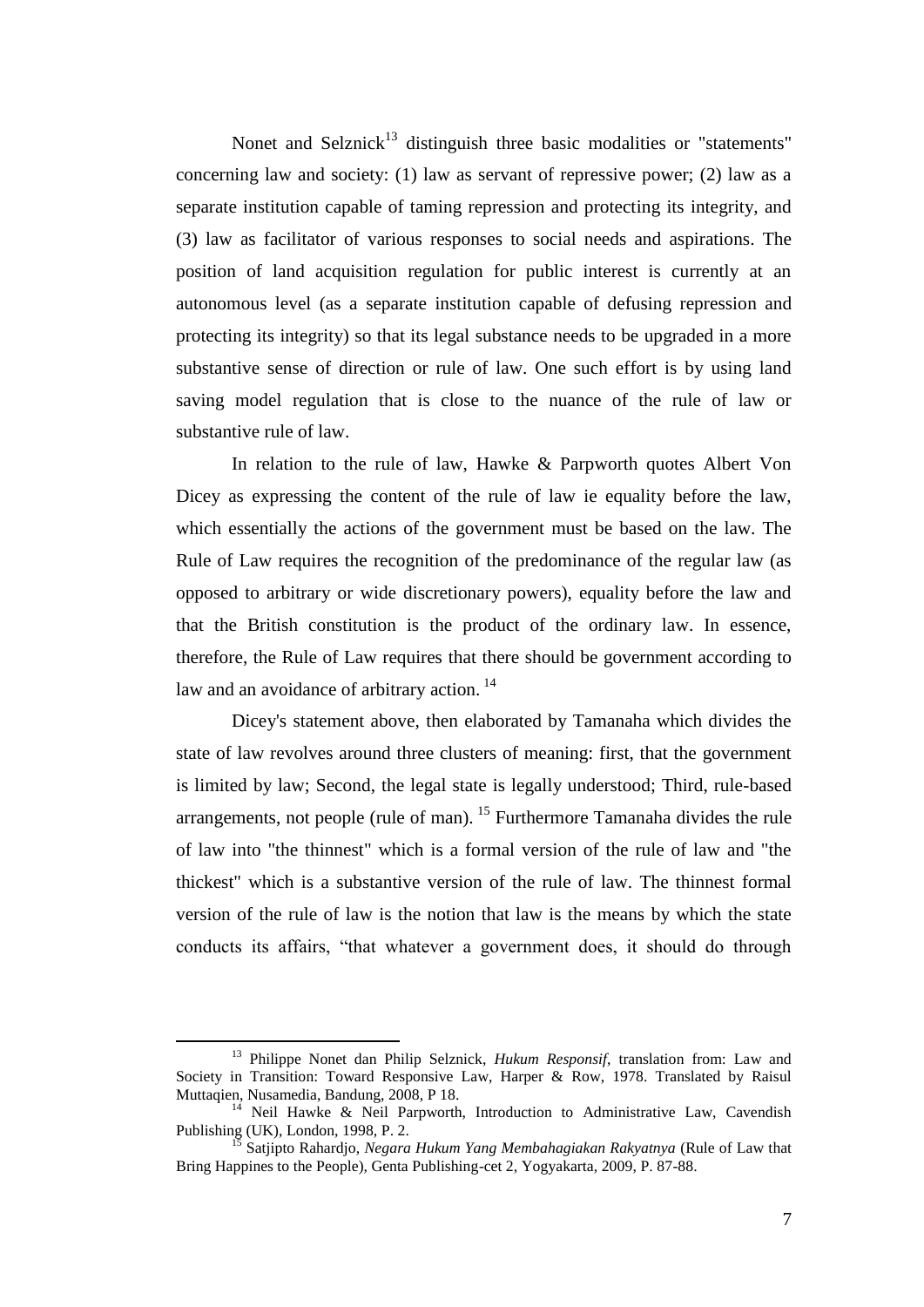laws.<sup>16</sup> The thickest substantive versions of the rule of law incorporate formal legality, individual rights, and democracy, but add a further qualitative dimension that might be roughly categorized under the label "social welfare rights."<sup>17</sup>

In line with the concept of The thickest substantive versions of the rule of law above, the current regulation of land acquisition for the public interest must move from a view to bringing about a shelter for society and its formation must be interpreted progressively for the benefit of the people. According to Arief Sidharta, Pancasila as a legal goal to manifest pengayoman,  $^{18}$  to protect people passively by preventing arbitrary acts, and actively by creating a human condition that allows human society to take place fairly so that every human being gets the opportunity broad and equal to develop the full potential of his humanity. <sup>19</sup>

Likewise with the idea of progressive law, according to Satjipto Rahardio<sup>20</sup> the idea of progressive law starts from the basic philosophical assumption that law is for man, not vice versa. Thus the existence of law is to serve and protect human beings, not the other way around. Law is regarded as an institution aimed at bringing people to a just, prosperous and happy life. Progressive law embraces a pro-justice legal ideology and a pro-people law. <sup>21</sup> The progressive legal character that requires the presence of law is associated with empowerment as its social goal, causing progressive law also close to the social engineering of Roscoe Pound. *<sup>22</sup>*

<sup>&</sup>lt;sup>16</sup> Brian Z. Tamanaha, On The Rule of Law, Cambridge University Press, The Edinburgh Building, 2004, P. 92.

 $17$  Ibid, P. 112.

<sup>&</sup>lt;sup>18</sup> The word pengayoman was first introduced in the field of law by Sahardjo. According to Daniel S. Lev, in 1960 Sahardjo was replaced the blindfolded lady with scales by a stylized Banyan tree as Indonesia's symbol of justice, that inscribed with the Javanese word Pengajomanprotection and succor. It also represented a quickening of the process of transformation of the heritage of Dutch colonial law into Indonesian law. Daniel S. Lev, The Lady and the Banyan Tree: Civil-Law Change in Indonesia, The American Journal of Comparative Law, Vol. 14. No. 2 (spring, 1965). P. 282.

<sup>19</sup> Bernard Arief Sidharta, *Ilmu Hukum Indonesia, Upaya Pengembangan Ilmu Hukum Sistematik Yang Responsif Terhadap Perubahan Masyarakat* (Indonesian Jurisprudence, Efforts of Systematic Jurisprudence Development Responsive towards Community Change), Genta Publishing, Yogyakarta, 2013. P. 105.

 $20$  The idea of progressive law first appeared in 2002 through an article written by Satjipto Rahardjo on the Kompas newspaper entitled "Indonesia Requires Progressive Law Enforcement, June 15, 2002.

<sup>21</sup> Satjipto Rahardjo, *Hukum Progresif sebuah Sintesa Hukum Indonesia* (Progressive Law of an Indonesian Law Synthesis), Genta Publishing, Yogyakarta, 2009. P 6.

<sup>22</sup> Roscoe Pound dalam dalam Bernard L. Tanya et all, *Teori Hukum Strategi Tertib Manusia Lintas Ruang dan Generasi* (The Law Theory of People's Ordered Strategy across Space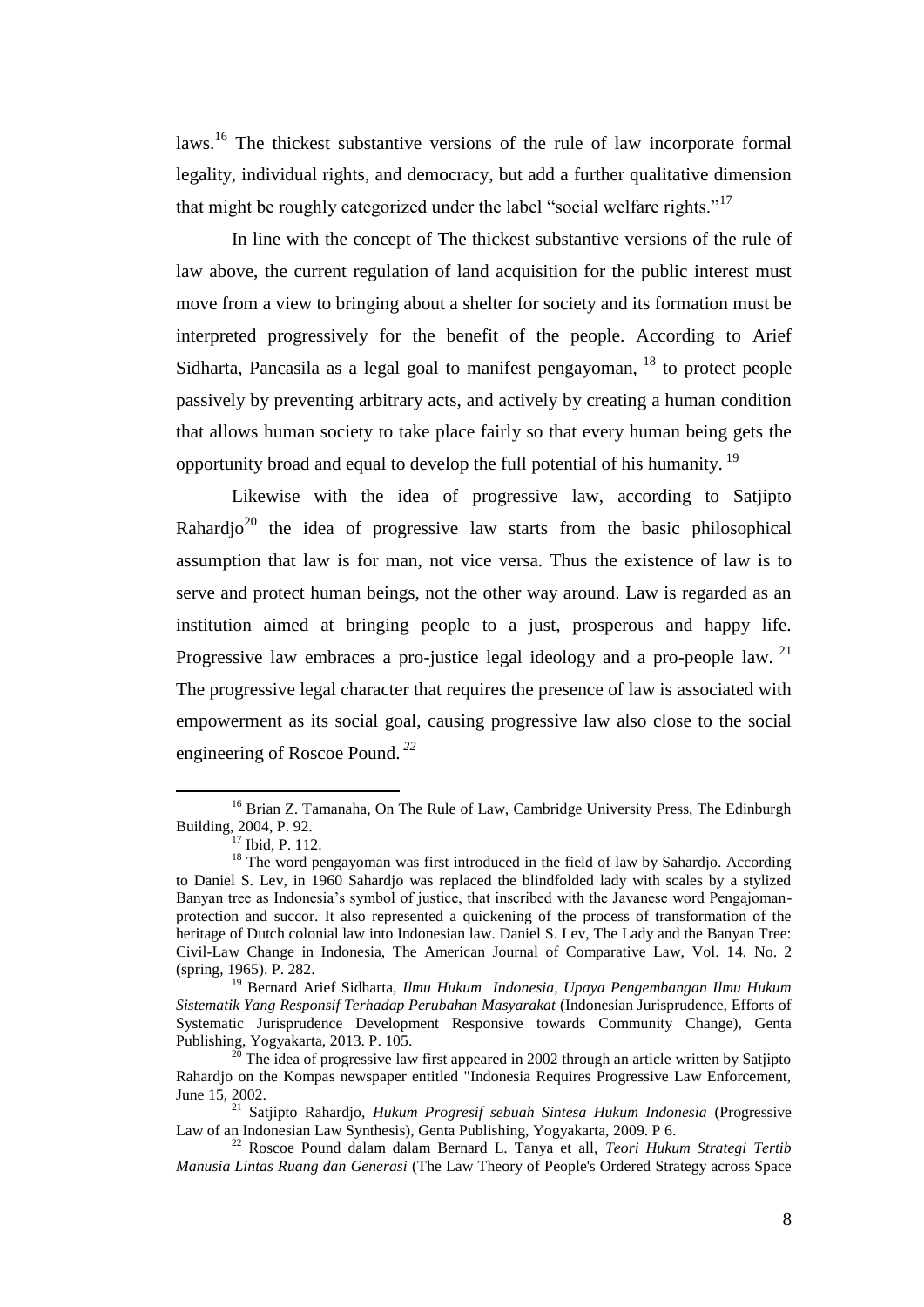One such effort is by using land saving model regulation that is close to the nuance of pengayoman or substantive rule of law. Land saving regulation model can be realized by harmonizing development planning with the regulation of land acquisition for public interest. The development planning documents must be harmonized as presented in table one below.

| N <sub>0</sub> | <b>Development Planning</b>          |  |                     |  | <b>Legal Form</b>                                  |
|----------------|--------------------------------------|--|---------------------|--|----------------------------------------------------|
|                | Long                                 |  | and Medium Term Act |  |                                                    |
|                | <b>National Development Planning</b> |  |                     |  |                                                    |
| 2.             | Long                                 |  |                     |  | and Medium Term Province Local Regulation          |
|                | Province Development planning        |  |                     |  |                                                    |
| 3.             |                                      |  |                     |  | Long and Medium Term Regency/City Local Regulation |
|                | Regency/City<br>Development          |  |                     |  |                                                    |
|                | Planning                             |  |                     |  |                                                    |
| 4.             | <b>Institutional Work Planning</b>   |  |                     |  | Various Form, Head of Institutions                 |
|                |                                      |  |                     |  | <b>Regulation and Decision</b>                     |

Table 1. Form and Kind of Development Planning Document

By harmonizing these development planning documents, as a basis of land saving regulation model will make the land acquisition process for the public interest better. However, there is one more thing to be done in the context of the policy regulation by placing it in a special chapter on public acquisition arrangements with due regard to the processes and mechanisms for the establishment of good legislation as legitimate legal norms.

According to Adolf Merkl, whose opinion is referred to by Maria Farida Indrati Soeprapto and Ni'matul Huda, suggests that a legal norm always has two faces (*das doppelte Rechtsantlizt*). A legal norm upon which it originates is based on the above norms, but below it becomes the basis and becomes the source for the underlying legal norms, so that a legal norm has a relatively valid period (*rechtskracht*) due to the validity of a norm The law depends on the legal norms above it.  $23$ 

and Generation), Declare that to achieve justice it is necessary to do progressive step, that is function of law to arrange change, Genta Publishing, Yogyakarta, 2010, P 155.

<sup>23</sup> Maria Farida Indrati Soeprapto, *Ilmu Perundang-Undangan Jenis, Fungsi dan Materi Muatan* (Legislation: Type, Function and Content), Kanisius, Yogyakarta, 2007, P 23. Lihat juga Ni'matul Huda dan R. Nazriyah, *Teori & Pengujian Peraturan Perundang-Undangan* (Theory & Testing of Legislation), Nusa Media, Bandung, 2011, P 25-26.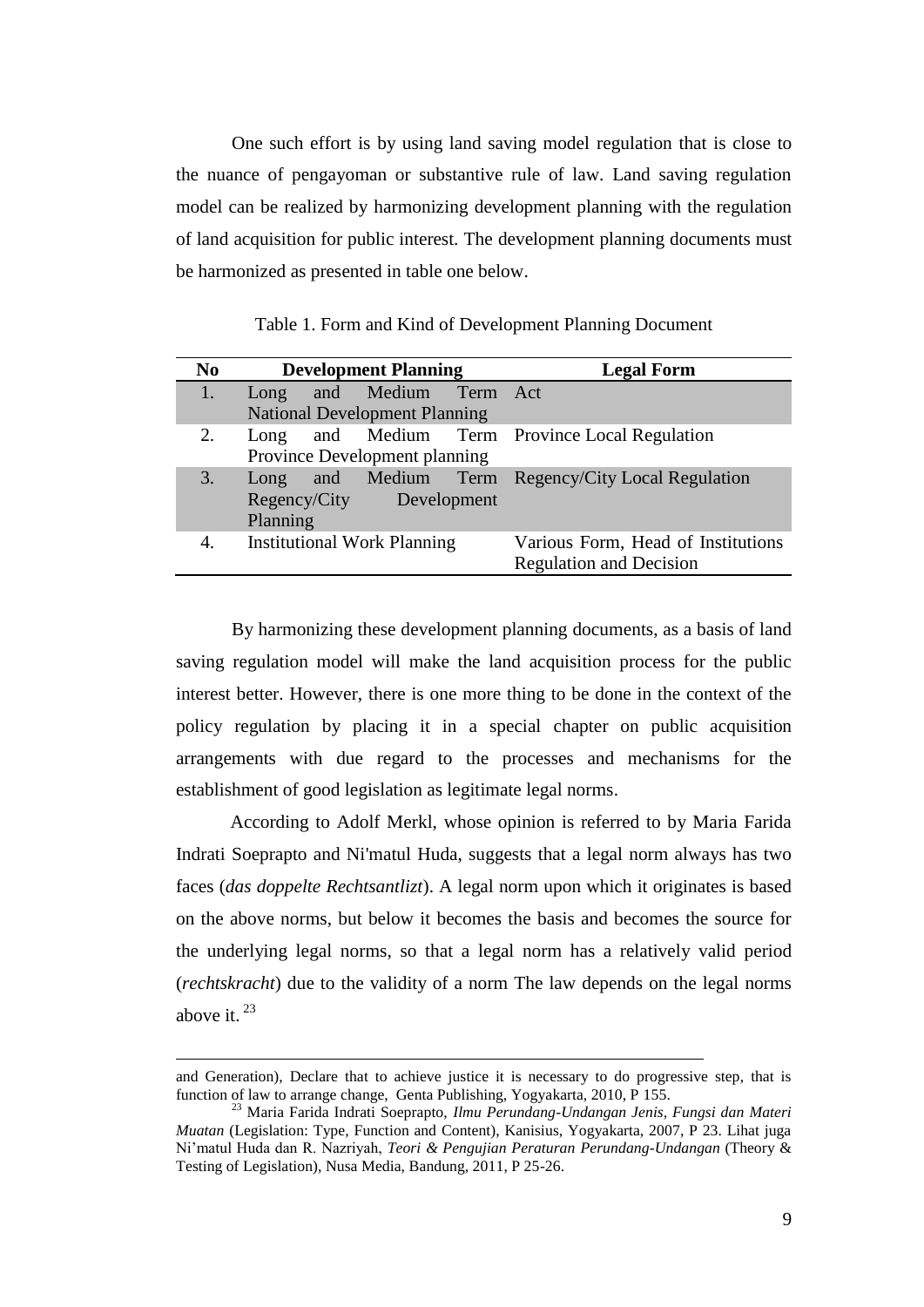The above opinion is made clear by Hans Kelsen, according to which the law is valid if it is made by the institution or authority authorized to form it and based on higher norms so that in this case the inferior norm can be formed by the higher norm (Superior), and the law is tiered and multi-layered to form a hierarchy, in which a lower norm applies, is sourced, and based on higher norms.<sup>24</sup> In addition to dwelling on the side of validity as referred to Kelsen above, the legal norms/legislation in its formation must pay attention to various aspects and principles. According to Van der Vlies, it generally distinguishes two categories of principles of formation of appropriate legislation (*algemene beginselen van behoorlijk regelgeving*), the formal and material principles.<sup>25</sup> Regulation Land acquisition for public interest as one type of legislation in its formation also did not escape from the formal and the material principle.

According to Jimly Asshiddiqie,  $^{26}$  the establishment of a good rule must be based on the philosophical, sociological, juridical, political and administrative aspects and its validity must also be reflected philosophically, sociologically, juridically and politically. Philosophically, the formulation of Land Acquisition Regulations for public interests should refer to the ideals of Pancasila law.<sup>27</sup> Sociologically, the Regulation of Land acquisition for the public interest is said to have a sociological basis if its provisions are in accordance with the general belief or legal awareness of the community. This is in line with the flow of Sociological Jurisprudence which views the law as something that grows in the midst of its

<sup>&</sup>lt;sup>24</sup> Hans Kelsen, General Theory of Law and State, Russel & Russel, New York, 1973, P 112-115.

<sup>25</sup> I.C. Van der Vlies, Handboek Wetgeving *Buku Pegangan Perancang Peraturan Perundang-Undangan* (Handbook of Legal Drafting), Dirjen Peraturan Perundang-Undangan DEPKUMHAM RI, Jakarta, 2007. P 258-303. Lihat juga Attamimi, A. Hamid S. *Peranan Keputusan Presiden Republik Indonesia Dalam Penyelenggaraan Pemerintahan Negara* (The Role of Presidential Decree of the Republic of Indonesia in the Implementation of State Administration), Postgraduate Faculty University of Indonesia, 1990, dan Maria Farida Indrati S. *Ilmu Perundang-undangan: Proses dan Teknik Pembentukannya* (Legislation: Process and Technique of Formation). Jilid 2. Yogyakarta: Kanisius, 2007.

<sup>26</sup> Jimly Asshiddiqie. *Perihal Undang-Undang* (About the Law), Jakarta: Konstitusi Press, 2006, P. 243-244.

 $27$  Arief Sidharta explains that the ideology of Pancasila, rooted in the Pancasila view of life, will in itself reflect the objectives of the basic values and values which are formally included in the preamble, especially in the five basic formulas of state philosophy, and elaborated further in the articles of the Body The 1945 Constitution. The purpose of the state is realized by the administration of government by the government to prosper the people. B. Arief Sidharta. Ilmu Hukum Indonesia (Indonesian Jurisprudence). Bandung: Fakultas Hukum Universitas Katolik Parahyangan, 2010, P. 85.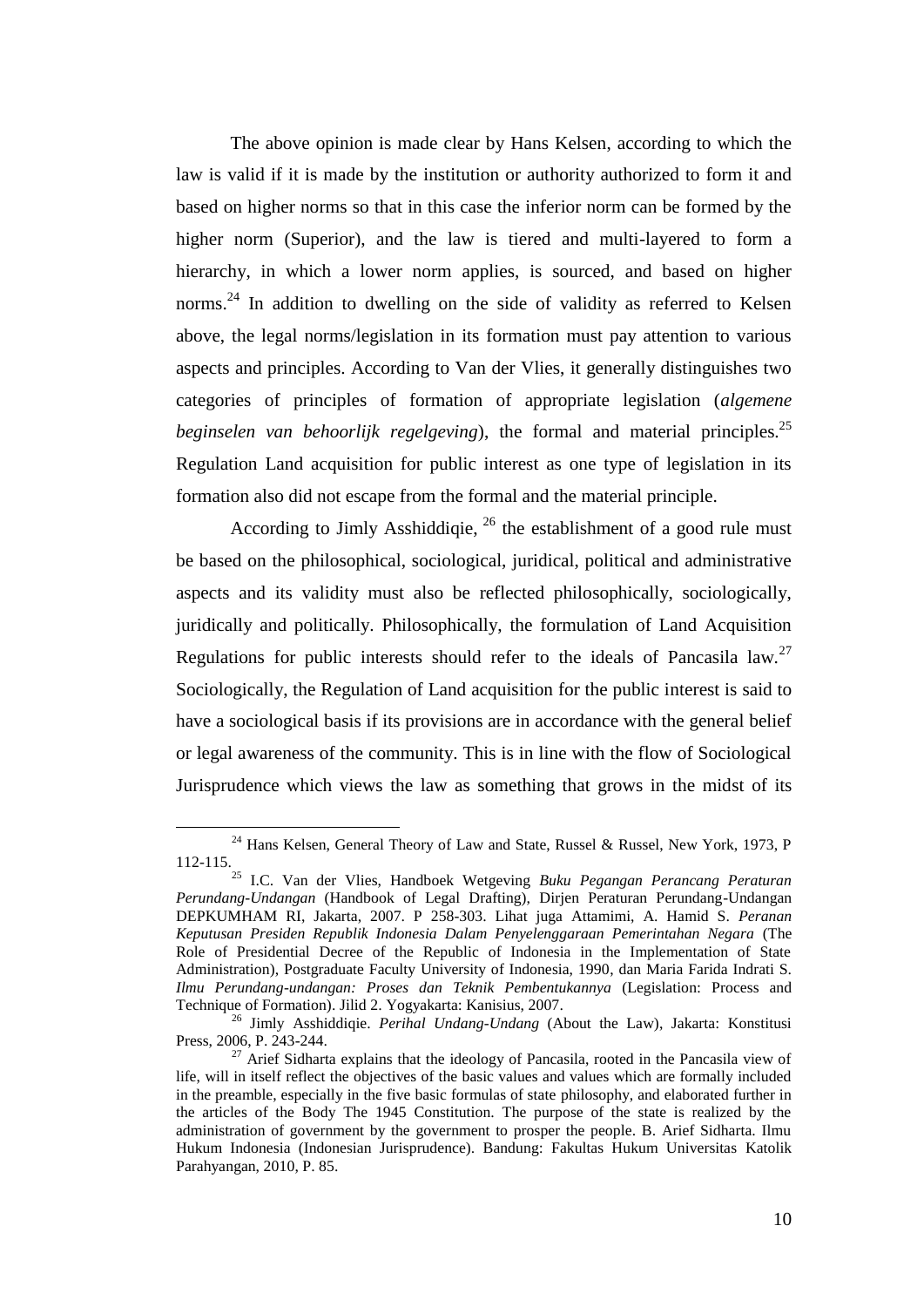own people, which changes according to the development of time, space and nation, on this matter Mochtar Kusumaatmadja<sup>28</sup> puts it, as follows: "Good law is law according to The living law in society, which is either appropriate or reflective of the values prevailing in that society ".

According to Syaukani and Thohari<sup>29</sup>, if the law is built on a foundation that is inconsistent with the spiritual structure of society, it is certain that community resistance to the law will be very strong. Hart<sup>30</sup> argues that the existence of a legal system is a social phenomenon that always presents two aspects, which we must note in order for our review of it to be realistic.

Based on the above description, the land saving model regulation close to the nuance of pengayoman and substantive rule of law is realized by harmonizing development planning and by integrating it in land acquisition regulation for public interests using good legislation corridor as presented in the following figure.



Figure 1. Development Planning Document Position in Land Saving Model Regulation

<sup>28</sup> Mochtar Kusumaatmadja, *Hukum, Masyarakat dan Pembinaan Hukum Nasional* (Law, Society and National Legal Development), Binacipta, Bandung, 1986, P. 5.

<sup>29</sup> Imam Syaukani dan Ahsin Thohari, *Dasar-Dasar Politik Hukum* (Basics of Political Law). Jakarta: Raja Grafindo Persada. 2008, P. 25.

<sup>30</sup> H.L.A. Hart. *Konsep Hukum* (The Concept Of Law). Bandung: Nusamedia, 2009, P. 311.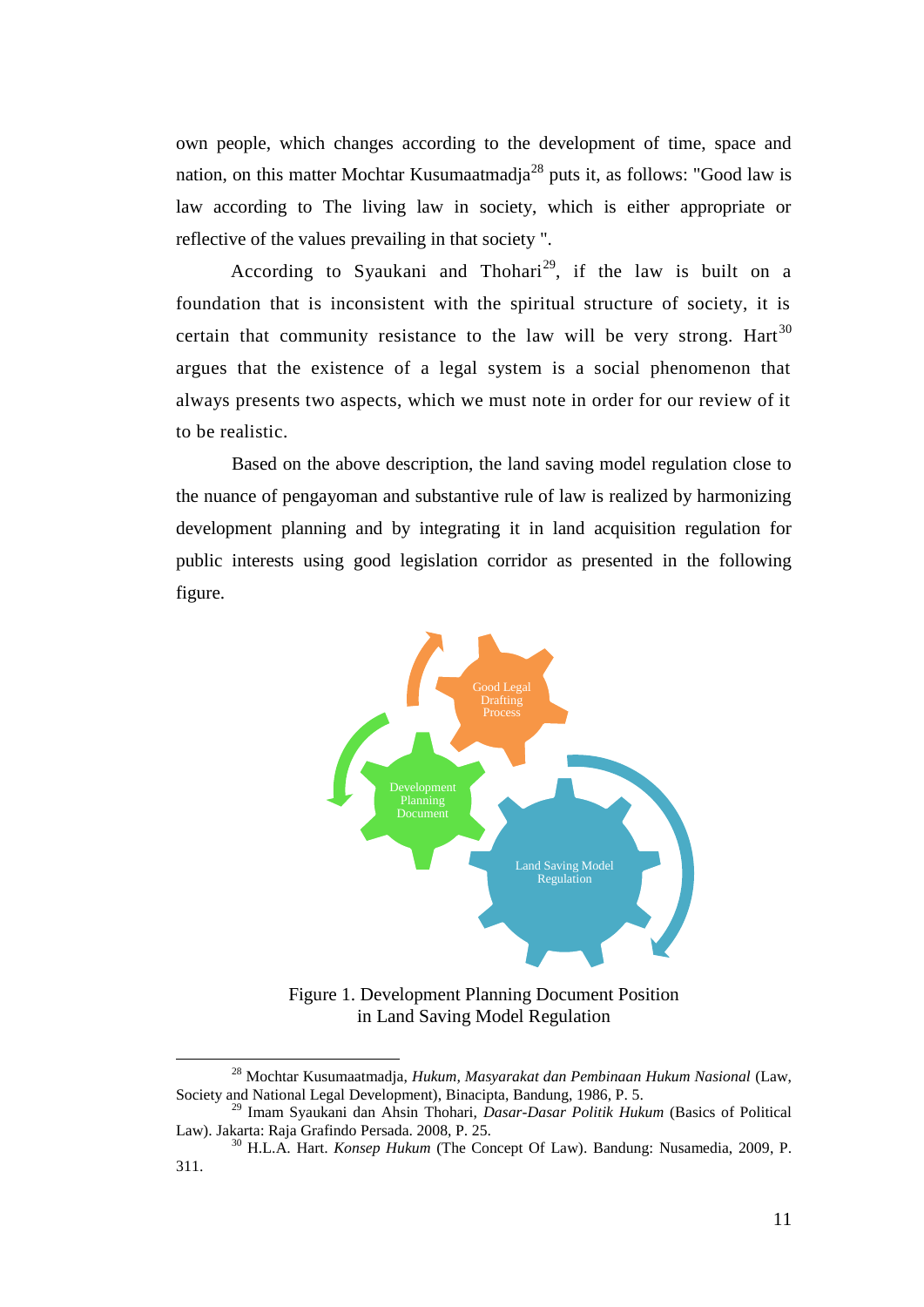# **D. Conclusion**

The Importance of Development planning in land saving model regulation based on the concept of pengayoman and progressive law and also the thickest version rule of law theory, so that its elements must consider the welfare of society in the context of its philosophy. Development planning system which includes: long and medium term development planning and Institution work planning have an important role in the actualization of this land saving model, because the development planning program that has been arranged in a steady, synchronous and harmonic at the national level to the district level will be the basis of this land acquisition model. Through an established and sustainable development planning, the land acquisition process becomes easier and better directed to minimize the conflict and ultimately leads to development process that sustainable and oriented people's welfare.

#### **Reference**

- Ade Arif Firmansyah et all, (2015) Land Acquisition In Accelerating And Expansion Of Indonesia's Economic Development Program: A Review Of Law, Moral And Politic Relations, South East Asia Journal of Contemporary Business, Economics and Law, Vol. 7, Issue 4 August.
- Ade Arif Firmansyah et all, (2016) Law Design Of Institutions Coordination As An Efforts To Harmonize Policy Housing Development Around The Airport In Indonesia, South East Asia Journal of Contemporary Business, Economics and Law, Vol. 11, Issue 4 December.
- Ade Arif Firmansyah, (2014) Legal Protection Pattern of Indonesia's Land Acquisition Regulation: Towards The Thickest Version Rule Of Law, International Journal of Business, Economics and Law, Volume V Issue 4 December.
- Ade Arif Firmansyah, (2014) *Pembaharuan Substansi Hukum Pengadaan Tanah yang Berkeadilan* (Renewal of Land acquisition Substance that Bring Justice)*,* Kanun Jurnal Ilmu Hukum, No. 63, Th. XVI, August.
- Arif Maskur, (2012) *Persepsi Masyarakat Mengenai Gangguan Non Auditory Terhadap Tingkat Kebisingan Di Kawasan Pemukiman Sekitar Bandara Internasional Soekarno-Hatta Pada Tahun 2012* (Public Perception Regarding Non Auditory Disorder to Noise Level in Settlement Area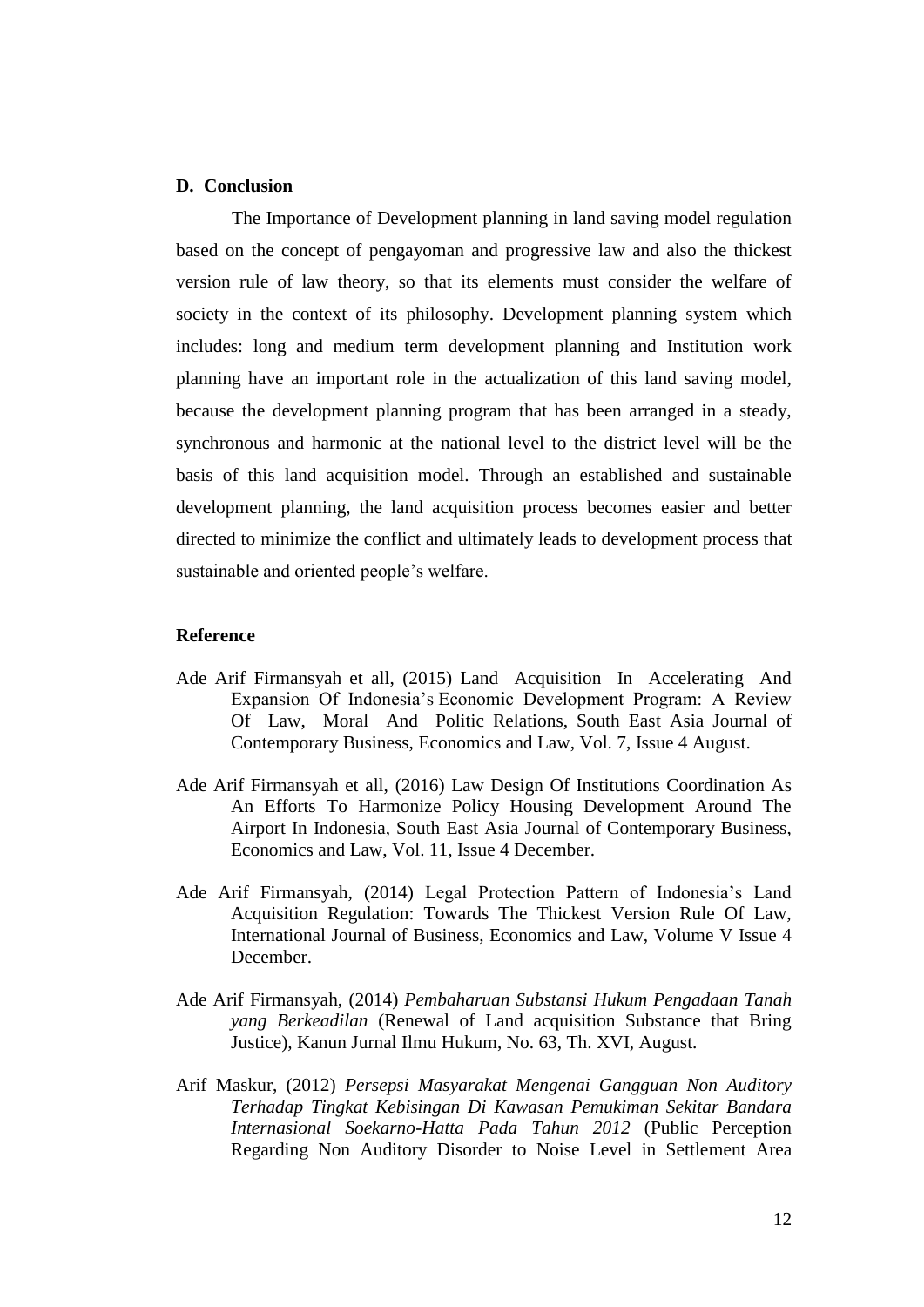Around Soekarno-Hatta International Airport In 2012), Thesis, Faculty of Public Health, University of Indonesia.

- Attamimi, A. Hamid S, (1990) *Peranan Keputusan Presiden Republik Indonesia Dalam Penyelenggaraan Pemerintahan Negara* (The Role of Presidential Decree of the Republic of Indonesia in the Implementation of State Administration), Postgraduate Faculty University of Indonesia.
- Bernard Arief Sidharta. (2010) *Ilmu Hukum Indonesia* (Indonesian Jurisprudence). Bandung: Faculty of Law Catholic University of Parahyangan.
- Bernard Arief Sidharta, (2013) *Ilmu Hukum Indonesia, Upaya Pengembangan Ilmu Hukum Sistematik Yang Responsif Terhadap Perubahan Masyarakat* (Indonesian Jurisprudence, Efforts of Systematic Jurisprudence Development towards Responsive to Community Change), Genta Publishing, Yogyakarta.
- Bernard L. Tanya et all, (2010) *Teori Hukum Strategi Tertib Manusia Lintas Ruang dan Generasi* (The Law Theory of People's Ordered Strategy across Space and Generation), Genta Publishing, Yogyakarta.
- Brian Z. Tamanaha, (2004) On The Rule of Law, Cambridge University Press, The Edinburgh Building.
- Daniel S. Lev, (1965) The Lady and the Banyan Tree: Civil-Law Change in Indonesia, The American Journal of Comparative Law, Vol. 14. No. 2 spring.
- H.L.A. Hart. (2009) *Konsep Hukum* (The Concept Of Law) translation. Bandung: Nusamedia,.
- Hani Afita, Poerwito dan Muhtarom, (2013) *Pengaruh Paparan Bising Menahun dari Aktivitas Penerbangan terhadap Tekanan Darah Studi Kasus: Kawasan Sekitar Bandar Udara Internasional Ahmad Yani Semarang* (The Influence of Noise Exposure from Flight Activities to Blood Pressure Case Study: Area Around Ahmad Yani International Airport Semarang), Journal of Medika Science, Vol. 5, No. 2, July-December.
- Hans Kelsen, (1973) General Theory of Law and State, Russel & Russel, New York.
- I.C. Van der Vlies, (2007) *Handboek Wetgeving, Buku Pegangan Perancang Peraturan Perundang-Undangan* (Handbook of Legal Drafting), Director General of Legislation Regulation DEPKUMHAM RI, Jakarta.
- Imam Syaukani dan Ahsin Thohari, (2008) *Dasar-Dasar Politik Hukum* (The Basics of Political Law). Jakarta: Raja Grafindo Persada.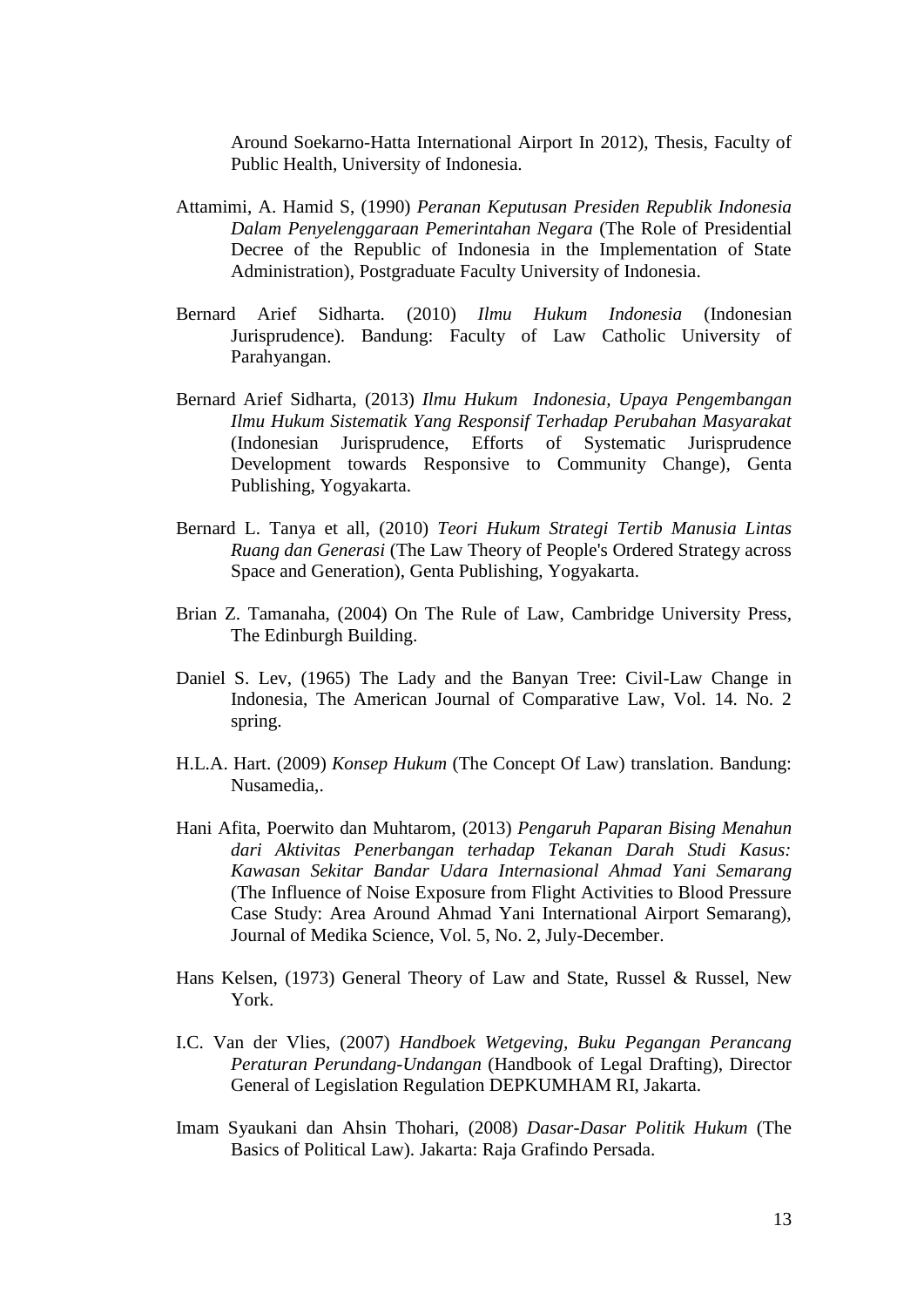- Jimly Asshiddiqie. (2006) *Perihal Undang-Undang* (About the Law), Jakarta: Constitution Press.
- Maria Farida Indrati S. (2007) *Ilmu Perundang-Undangan*: Proses dan Teknik Pembentukannya (Legislation: Process and Technique of Formation). Jilid 2. Yogyakarta: Kanisius.
- Maria Farida Indrati Soeprapto, (2007) *Ilmu Perundang-Undangan Jenis, Fungsi dan Materi Muatan* (Legislation: Type, Function and Content), Kanisius, Yogyakarta.
- Mochamad Chaeran, (2008) *Kajian Kebisingan Akibat Aktifitas Di Bandara Studi Kasus Bandara Ahmad Yani Semarang* (Assessment of Noise Due to Airport Activities Case Study of Ahmad Yani Airport Semarang), Thesis, Magister of Environmental Science Diponegoro University.
- Mochtar Kusumaatmadja, (1986) *Hukum, Masyarakat dan Pembinaan Hukum Nasional* (Law, Society and National Legal Development), Binacipta, Bandung.
- Moh. Mahfud MD, (2010) *Membangun Politik Hukum, Menegakkan Konstitusi* (Building Political Law, Upholding the Constitution), RajaGrafindo Persada, Jakarta.
- Neil Hawke & Neil Parpworth, (1998) Introduction to Administrative Law, Cavendish Publishing (UK), London.
- Ni'matul Huda dan R. Nazriyah, (2011) *Teori & Pengujian Peraturan Perundang-Undangan* (Theory & Testing of Legislation), Nusa Media, Bandung.
- Peter Mahmud, (2005) *Penelitian Hukum* (Legal Research), Kencana Prenada, Jakarta.
- Philippe Nonet dan Philip Selznick, (2008) *Hukum Responsif*, translation from: Law and Society in Transition: Toward Responsive Law, Harper & Row, 1978. Translated by Raisul Muttaqien, Nusamedia, Bandung.
- Satjipto Rahardjo, (2002) *Harian Kompas dengan judul"Indonesia Membutuhkan Penegakan Hukum Progresif*" (Kompas daily entitled "Indonesia Requires Progressive Law Enforcement), June 15.
- Satjipto Rahardjo, (2009) *Negara Hukum Yang Membahagiakan Rakyatnya* (Rule of Law that Bring Happines to the People), Genta Publishing-cet 2, Yogyakarta.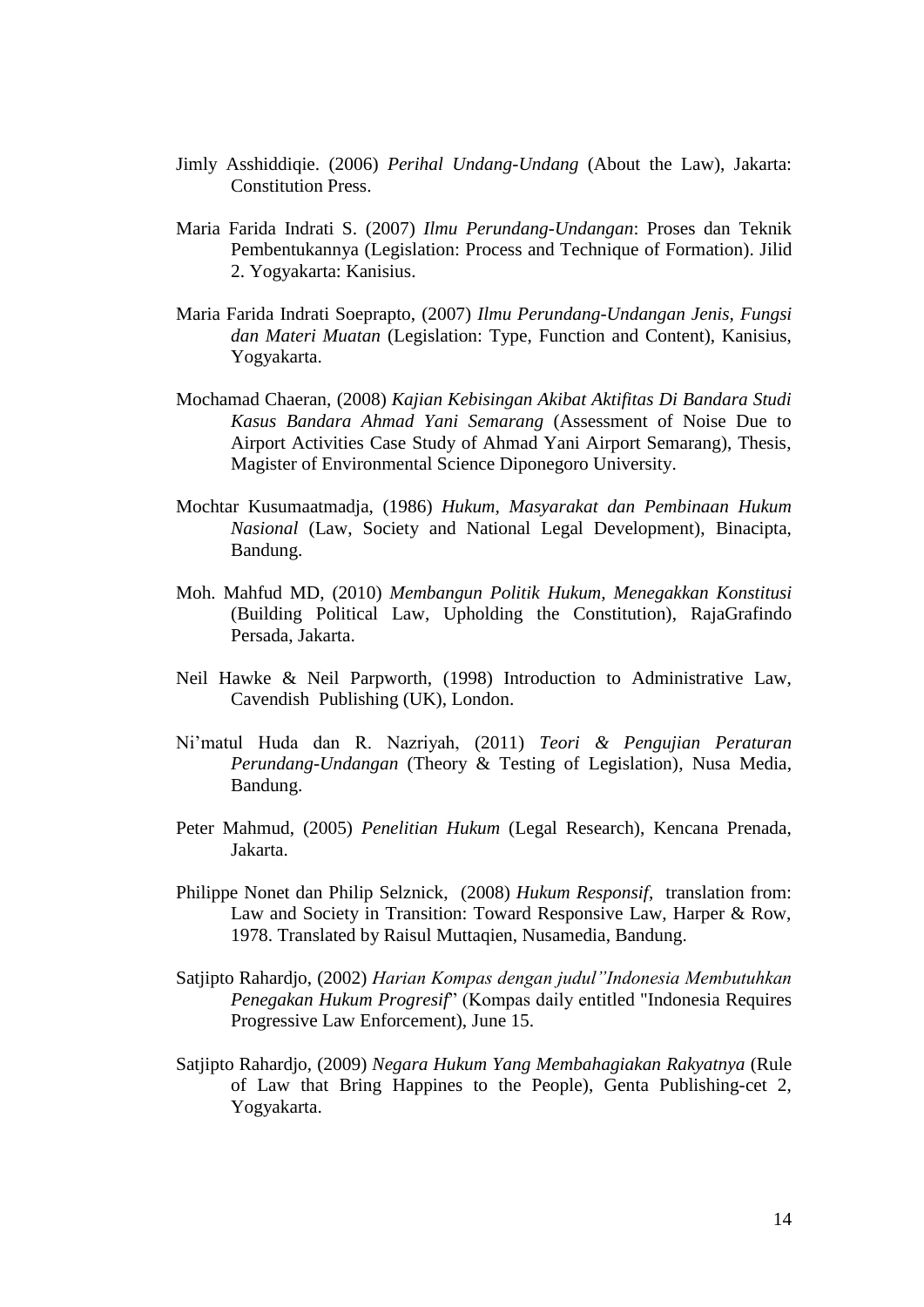- Satjipto Rahardjo, (2009) *Hukum Progresif sebuah Sintesa Hukum Indonesia* (Progressive Law of an Indonesian Law Synthesis), Genta Publishing, Yogyakarta.
- Tim Penyusun, (2010) *Naskah Akademik Undang-Undang Nomor 2 Tahun 2012 tentang Pengadaan Tanah Bagi Pembangunan Untuk Kepentingan Umum* (Academic Manuscripts Act No. 2 of 2012 on Land acquisition for Development for Public Interest), DPR-RI, Jakarta.
- Yanto Sufriadi, (2011) *Penyebab Sengketa Pengadaan Tanah untuk Kepentingan Umum Studi Kasus Sengketa Pengadaan Tanah untuk Kepentingan Umum di Bengkulu* (The Cause of Land Acquisition Dispute for Public Interest Case Study of Land acquisition Dispute for Public Interest in Bengkulu), Jurnal Hukum No. 1 Vol. 18 January.